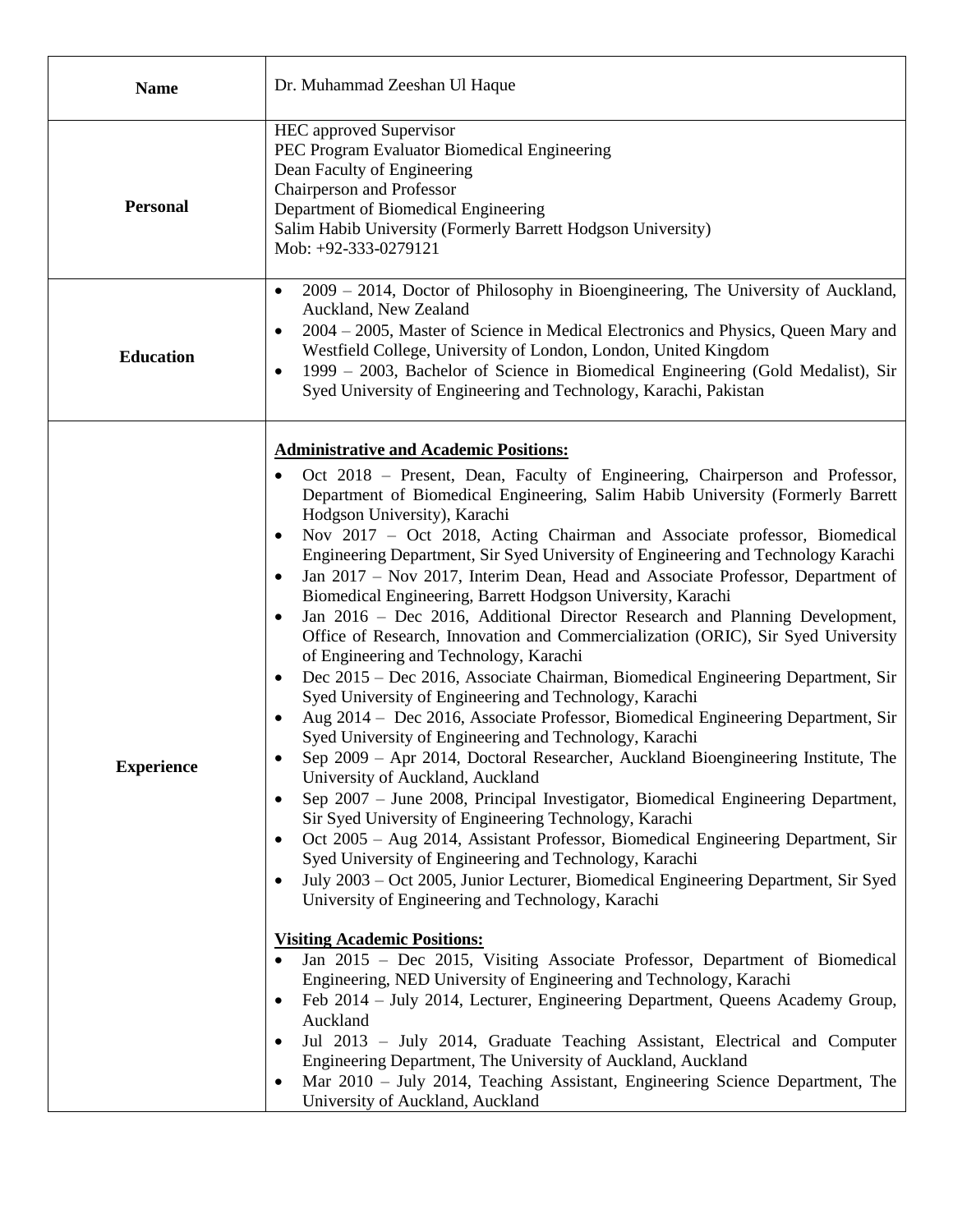| <b>Honor and Awards</b> | Co-convener National Curriculum Review committee, Higher Education Commission<br>$\bullet$<br>(HEC), 2017<br>Expert Biomedical Engineering, Pakistan Engineering Council, Islamabad, 2017-<br>presents<br>HEC approved PhD supervisor, Higher Education Commission (HEC), Islamabad,<br>٠<br>2015<br>Travel grant, Physiological Society of New Zealand, 2013<br>$\bullet$<br>PhD scholarship, Auckland Bioengineering Institute, 2009 - 2013<br>٠<br>Research project grant award, Sir Syed University of Engineering and Technology,<br>$2007 - 2008$<br>Expert Biomedical Engineer, selection board panel University of Karachi, 2008<br>$\bullet$<br>Member, best interview committee for undergraduate admission, 2007<br>$\bullet$<br>MSc scholarship award, Queen Mary, University of London, 2004 – 2005<br>$\bullet$                                                                                                                          |
|-------------------------|--------------------------------------------------------------------------------------------------------------------------------------------------------------------------------------------------------------------------------------------------------------------------------------------------------------------------------------------------------------------------------------------------------------------------------------------------------------------------------------------------------------------------------------------------------------------------------------------------------------------------------------------------------------------------------------------------------------------------------------------------------------------------------------------------------------------------------------------------------------------------------------------------------------------------------------------------------|
|                         | Star Man 2003 and Star Laureate 2003 award, South Asia Publication, 2003<br>BS gold medal and cash award, Sir Syed University of Engineering and Technology,<br>2003<br>BS gold medal & cash award, Habib Bank Limited, 2003<br>$\bullet$<br>BS merit scholarship award, Sir Syed University of Engineering & Technology, 2000<br>$-2001$                                                                                                                                                                                                                                                                                                                                                                                                                                                                                                                                                                                                              |
| <b>Memberships</b>      | <b>Branch Counselor</b><br>IEEE Student Branch, Sir Syed University of Engineering and Technology, Karachi,<br>May $2016 - Dec 2016$ ,<br><b>Professional membership</b><br>International Association of Engineers (IAENG), 2017 – Present<br>$\bullet$<br>Institute of Electrical and Electronics Engineers USA (IEEEUSA), 2013, 2015<br>٠<br>Pakistan Engineering Council (PEC), 2003 - Present<br>٠<br>Institute of Engineers Pakistan (IEP), 2004 – Present<br>٠<br>Institute of Electrical and Electronics Engineers Pakistan (IEEEP), 2005 – Present<br>$\bullet$<br>Institute of Professional Engineers New Zealand (IPENZ), 2013 - 2014<br>$\bullet$<br>Physiological Society of New Zealand (PSNZ), 2013 - 2014<br>٠<br>Engineers without Borders New Zealand (EWBNZ), 2012 - 2013<br>Institute of Physics & Engineering in Medicine (IPEM, UK), $2004 - 2005$                                                                                |
|                         |                                                                                                                                                                                                                                                                                                                                                                                                                                                                                                                                                                                                                                                                                                                                                                                                                                                                                                                                                        |
| <b>Service Activity</b> | <b>Member of Scientific/Advisory Boards</b><br>Barrett Hodgson University, Karachi<br>Member, Academic Council and Board of Advanced Studies and Research, 2019 –<br>present<br>Chair, Board of Faculty of Engineering, Board of Studies of Department of<br>Biomedical Engineering and Industrial Advisory Board, 2018 – present<br>Member, Board of Faculty of Science, and Information Technology, 2017 - present<br>٠<br>Member, Board of Faculty of Management Sciences, 2017-2019<br>٠<br>Member, Board of Studies of Department of Biomedical Engineering, 2016 - 2017<br>٠<br>NED University of Engineering and Technology, Karachi<br>Expert, Board of Studies of Department of Biomedical Engineering, 2019-Present<br>Member, Department of Biomedical Engineering Industrial Advisory Board, 2019 -<br>Present<br>Ziauddin University, Karachi<br>Member, Board of Studies of Ziauddin College of Biomedical Engineering 2015 –<br>Present |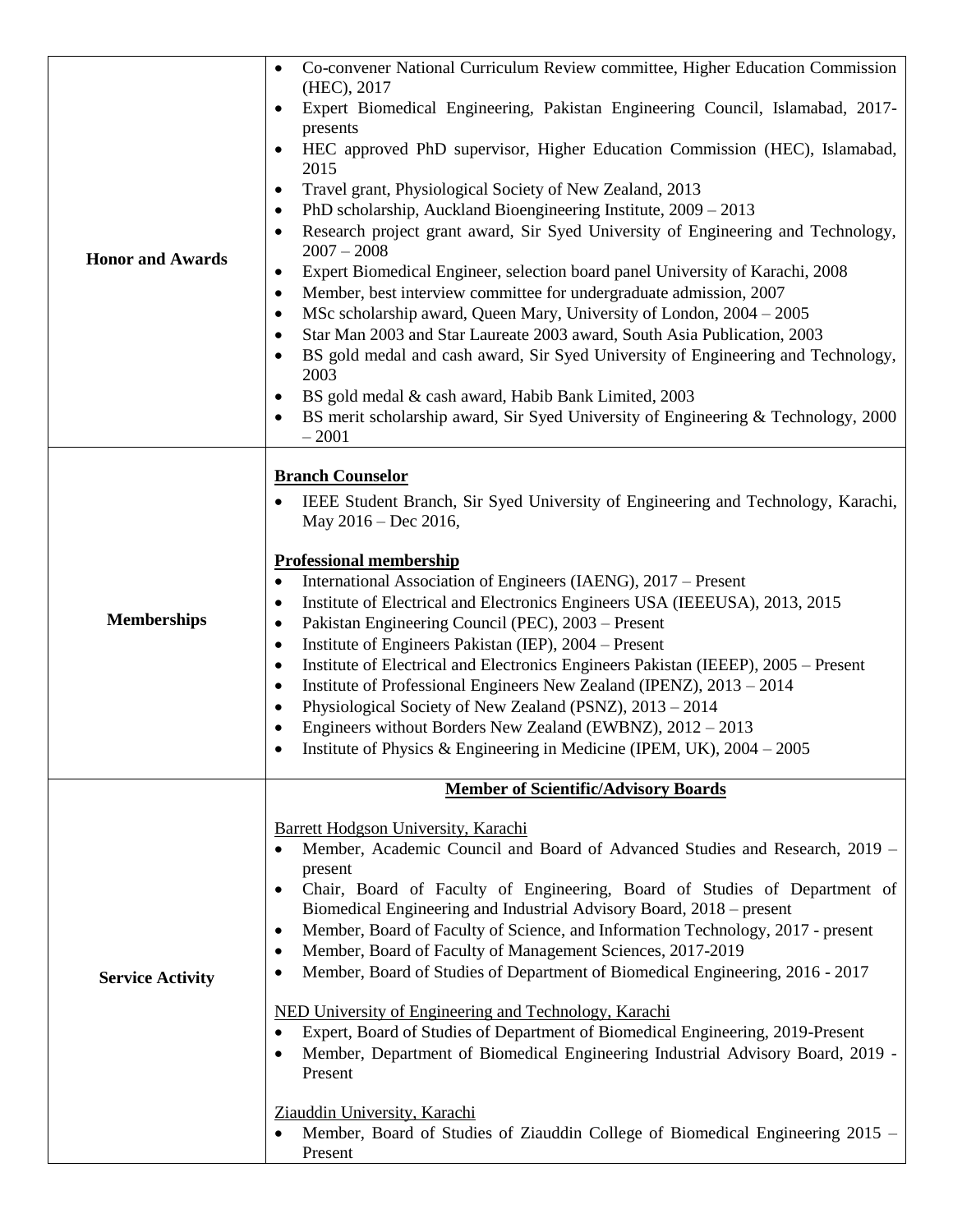| Sir Syed University of Engineering & Technology, Karachi<br>Members Academic Council and Board of Faculty of Engineering, 2007 – 2009, 2017<br>$\bullet$                                                                                                                                                                        |
|---------------------------------------------------------------------------------------------------------------------------------------------------------------------------------------------------------------------------------------------------------------------------------------------------------------------------------|
| $-2018$<br>Chair, Board of Studies and Industrial Advisory Board of Biomedical Engineering<br>$\bullet$                                                                                                                                                                                                                         |
| Department, 2017 - 2018<br>Member, Board of Studies of Biomedical Engineering Department, 2005-2009, 2014-<br>$\bullet$<br>2016                                                                                                                                                                                                 |
| <b>Member of Research and Coordination Committees</b>                                                                                                                                                                                                                                                                           |
| Member, University Research Committee, Barrett Hodgson University, 2019-Present<br>$\bullet$<br>Chair, Ethics Review Committee, Barrett Hodgson University, 2017<br>$\bullet$<br>Member, industry coordination and internship committees, Sir Syed University of<br>$\bullet$<br>Engineering and Technology, Karachi, 2006-2008 |
| <b>Member of Conference Committees/Project Exhibitions</b>                                                                                                                                                                                                                                                                      |
| Member, Evaluation Committee of Projects for 5 <sup>th</sup> All Pakistan DUHS - DICE Health<br>$\bullet$                                                                                                                                                                                                                       |
| Innovation Exhibition 2019, Oct, 2019, Karachi<br>Member, Program Committee of International Conference on Key Enabling<br>$\bullet$<br>Technologies, Turkey, April 2019                                                                                                                                                        |
| Member, Program Committee of 21 <sup>st</sup> IEEE International Multi-Topic Conference,<br>$\bullet$<br>Karachi, November 2018                                                                                                                                                                                                 |
| Member, Evaluation Committee of Projects for 4th All Pakistan DUHS – DICE Health<br>$\bullet$<br>Innovation Exhibition 2018, Oct, 2018, Karachi                                                                                                                                                                                 |
| Member, Program Committee of 3 <sup>rd</sup> Global Conference on Wireless and Optical<br>$\bullet$<br>Communications 2017, Spain, Sep 2018                                                                                                                                                                                     |
| Member, Program Committee of 3 <sup>rd</sup> International Conference on Recent Trends in<br>$\bullet$<br>Computer Science and Electronics 2008, Thailand, Jan 2018                                                                                                                                                             |
| Member, Evaluation Committee of Projects for 3rd All Pakistan DUHS – DICE Health<br>$\bullet$<br>Innovation Exhibition 2017, Dec, 2017, Karachi.                                                                                                                                                                                |
| Member, Program Committee of 2 <sup>nd</sup> Global Conference on Wireless and Optical<br>$\bullet$<br>Communications 2017, Spain, Sep 2017                                                                                                                                                                                     |
| Conference session Chair, 30 <sup>th</sup> IEEEP Multi-Topic International Symposium 2015,<br>Karachi, Pakistan, Mar 2015                                                                                                                                                                                                       |
| <b>Service as Reviewer</b>                                                                                                                                                                                                                                                                                                      |
| Photodermatology, Photoimmunology & Photomedicine, 2020<br>$\bullet$                                                                                                                                                                                                                                                            |
| International Conference on Key Enabling Technologies, Turkey, April 2019<br>$\bullet$                                                                                                                                                                                                                                          |
| 21 <sup>st</sup> IEEE International Multi-Topic Conference, Karachi, November 2018                                                                                                                                                                                                                                              |
| 3 <sup>rd</sup> International Conference on Recent Trends in Computer Science and Electronics<br>$\bullet$<br>2018, Thailand                                                                                                                                                                                                    |
| 2 <sup>nd</sup> Global Conference on Wireless and Optical Communications 2017, Spain Sep<br>$\bullet$<br>2017                                                                                                                                                                                                                   |
| Review of Scientific Instruments 2017<br>$\bullet$                                                                                                                                                                                                                                                                              |
| Sir Syed University Research Journal of Engineering and Technology, ISSN: 1997-<br>$\bullet$<br>0641, 2014                                                                                                                                                                                                                      |
| 30 <sup>th</sup> IEEEP Multi-Topic International Symposium 2015, Karachi, Pakistan Mar 2015<br>$\bullet$                                                                                                                                                                                                                        |
| <b>Service as an External Examiner/Assessor</b>                                                                                                                                                                                                                                                                                 |
| External GEC member, Biomedical Engineering Department, Sir Syed University of<br>Engineering and Technology, 2020-Present                                                                                                                                                                                                      |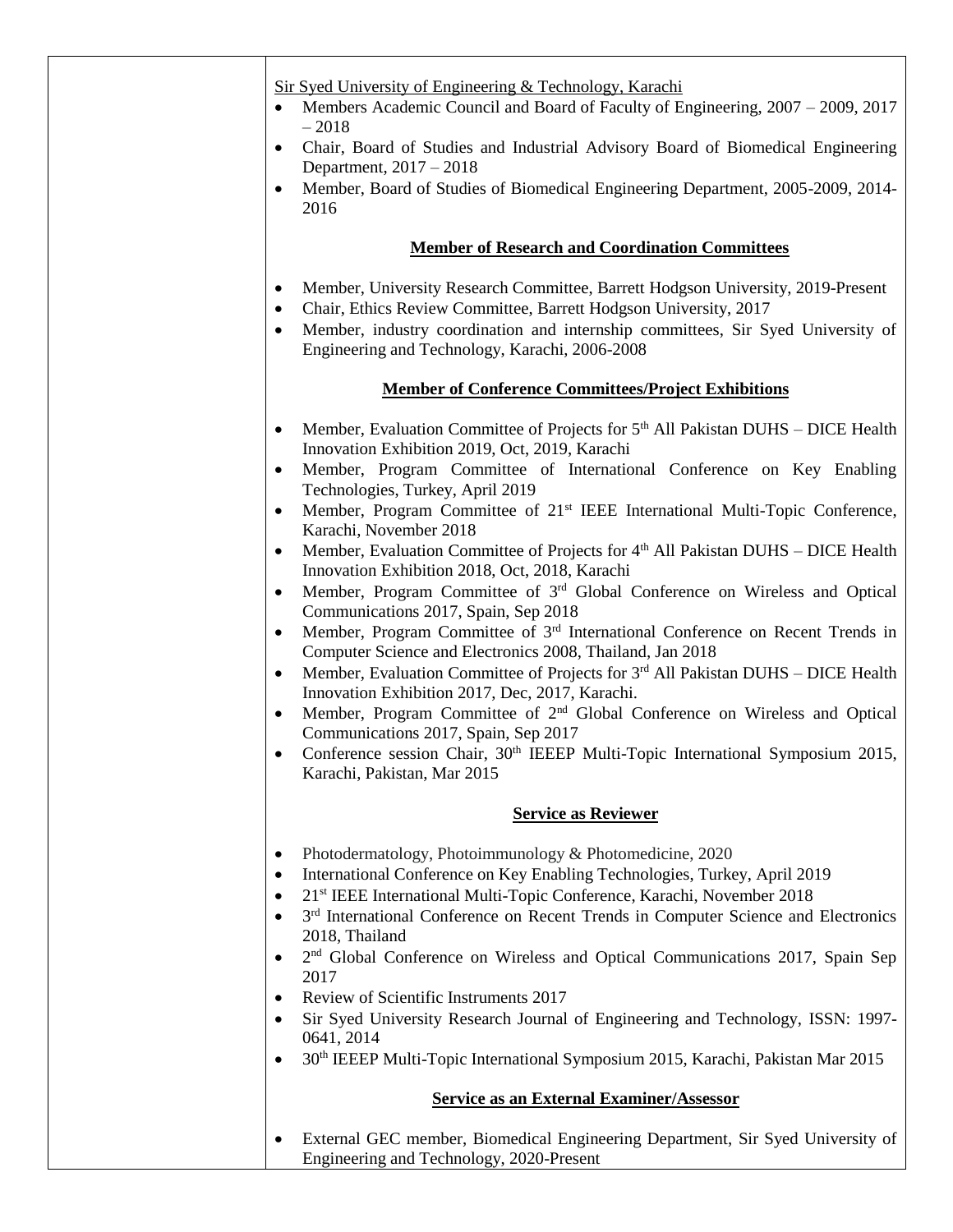| <b>Brief Statement of</b><br><b>Research Interest</b> | PhD Biomedical Engineering Admission test, Sir Syed University of Engineering and<br>$\bullet$<br>Technology, 2019-Present<br>MS Biomedical Engineering thesis, NED University of Engineering and Technology,<br>Karachi, 2019-Present<br>HEC SAR Assessor, PhD and ME Biomedical Engineering program, 2018- Present<br>٠<br>MS Biomedical Engineering Thesis Initial/final seminars, Mehran University of<br>$\bullet$<br>Engineering & technology, Jamshoro, 2018<br>MS Biomedical Engineering thesis, Riphah international University, Islamabad, 2017-<br>18<br>SAR Assessor, B.E Biomedical Engineering Program, Ziauddin University, 2015<br>$\bullet$<br>Development of the multiscale computational model which emphasis on applying the<br>$\bullet$<br>experimental recordings, signal processing and mathematical modeling in the field of<br>neurophysiology<br>Interested in the development of computational physiological model which can be<br>used clinically to diagnose and treatment of different types of diseases such that<br>various neurodegenerative disorders                                                                                                                                                                                                                                                                                                                                                                                                                                                                                                                                                                                                                                                                                                                                                                                                                                                                                                                                                                                                                                                                                                                                                                                                                                                                                                                                                                     |
|-------------------------------------------------------|--------------------------------------------------------------------------------------------------------------------------------------------------------------------------------------------------------------------------------------------------------------------------------------------------------------------------------------------------------------------------------------------------------------------------------------------------------------------------------------------------------------------------------------------------------------------------------------------------------------------------------------------------------------------------------------------------------------------------------------------------------------------------------------------------------------------------------------------------------------------------------------------------------------------------------------------------------------------------------------------------------------------------------------------------------------------------------------------------------------------------------------------------------------------------------------------------------------------------------------------------------------------------------------------------------------------------------------------------------------------------------------------------------------------------------------------------------------------------------------------------------------------------------------------------------------------------------------------------------------------------------------------------------------------------------------------------------------------------------------------------------------------------------------------------------------------------------------------------------------------------------------------------------------------------------------------------------------------------------------------------------------------------------------------------------------------------------------------------------------------------------------------------------------------------------------------------------------------------------------------------------------------------------------------------------------------------------------------------------------------------------------------------------------------------------------------------------------|
|                                                       | My plans for prospective research are to continue and combine the present research<br>$\bullet$<br>areas i.e., Biomedical Instrumentation and computational modeling of the<br>physiological system.                                                                                                                                                                                                                                                                                                                                                                                                                                                                                                                                                                                                                                                                                                                                                                                                                                                                                                                                                                                                                                                                                                                                                                                                                                                                                                                                                                                                                                                                                                                                                                                                                                                                                                                                                                                                                                                                                                                                                                                                                                                                                                                                                                                                                                                         |
| <b>Publications (Selected)</b>                        | M. Z. Ul Haque, P. Du, and Leo K. Cheng, "A combined unmyelinated and<br>$\bullet$<br>myelinated functional dorsal nerve model of the human foot" in NED University<br>Journal of Research (in review)<br>F. Muhammad, N. Shahid, S. M. Omair and M. Z. Ul Haque, "Integrated Wristband<br>using an Inertial Measurement Unit and Electromyography Sensors to Control Robotic<br>Car", in Journal of Information Communication Technologies and Robotic<br>Applications, 10 (2): 36-41, 2019.<br>S. R. A. Jafri, T. Hamid, R. Mahmood, M. A. Aslam, T. Rafi, M. Z. Ul Haque and M.<br>W. Munir, "Wireless Brain Computer Interface for Smart Home and Medical System"<br>in Wireless Personal Communication, Vol. 106, PP 2163-2177, 2019<br>S. R. A. Jafri, N. Shahid, M. F. Shamim, M. A. Aslam, M. W. Munir, and M. Z. Ul<br>Haque, "Wireless EEG Based Blood Pressure Monitoring", in International Journal of<br>Engineering and Technology (UAE), Vol. 7, No. 4.38, PP 904-907, 2018<br>S. M. Omair, M. F. Shamim, A. Desai, N. Shahid, G. Munir, and M. Z. Ul Haque,<br>"Digital and Analog Body Mass Index Calculating Device: A comparative study", in<br>Indian Journal of Science and Technology vol. 10, No. 45, PP 1-5, Dec 2017<br>M. Z. Ul Haque, P. Du, and Leo K. Cheng, "A Mathematical Framework Simulating<br>Nerve Fiber Physiology" in International Journal of Advanced and Applied Sciences,<br>Vol. 4, No. 10, PP 124-129, Oct 2017<br>N. Sheikh, F. Muhammad, N. Shahid, M. F. Shamim, S. M. Omair, and M. Z. Ul<br>Haque, "Finger Movement Identification Using EMG Signals of the Forearm" in<br>Journal of Biomedical Engineering and Medical Imaging, Vol. 4, No. 4, PP. 12 – 19,<br>Aug 2017<br>M. Z. Ul Haque, P. Du, and Leo K. Cheng, "Geometrical interruption in the nerve<br>geometrical model of the human foot to simulate small fiber neuropathy" in <i>Indian</i><br>Journal of Science and Technology, Vol. 10, No. 29, PP 1-6, Aug 2017<br>M. W. Munir, N. Shahid, S. M. Omair, G. Munir, and M. Z. Ul Haque, "Comparative<br>investigation of remote tracking devices for aging care," International Journal of<br>Information Technology, PP 1-6, 2017/08/14 2017<br>N. Shahid, S. M. Omair, M. F. Shamim, M. W. Munir, and M. Z. Ul Haque,<br>"Comparative Analysis and Accuracy of a Devised Automated Non Invasive Blood<br>Pressure Monitor Based on Oscillometric Method" in Indian Journal of Science and |
|                                                       | Technology, Vol. 10, No. 3, PP 1-6, Jan 2017<br>M. W. Munir, S. M. Omair and M. Z. Ul Haque, "An android based application for<br>determine a specialized hospital nearest to patient's location" in <i>International Journal</i>                                                                                                                                                                                                                                                                                                                                                                                                                                                                                                                                                                                                                                                                                                                                                                                                                                                                                                                                                                                                                                                                                                                                                                                                                                                                                                                                                                                                                                                                                                                                                                                                                                                                                                                                                                                                                                                                                                                                                                                                                                                                                                                                                                                                                            |